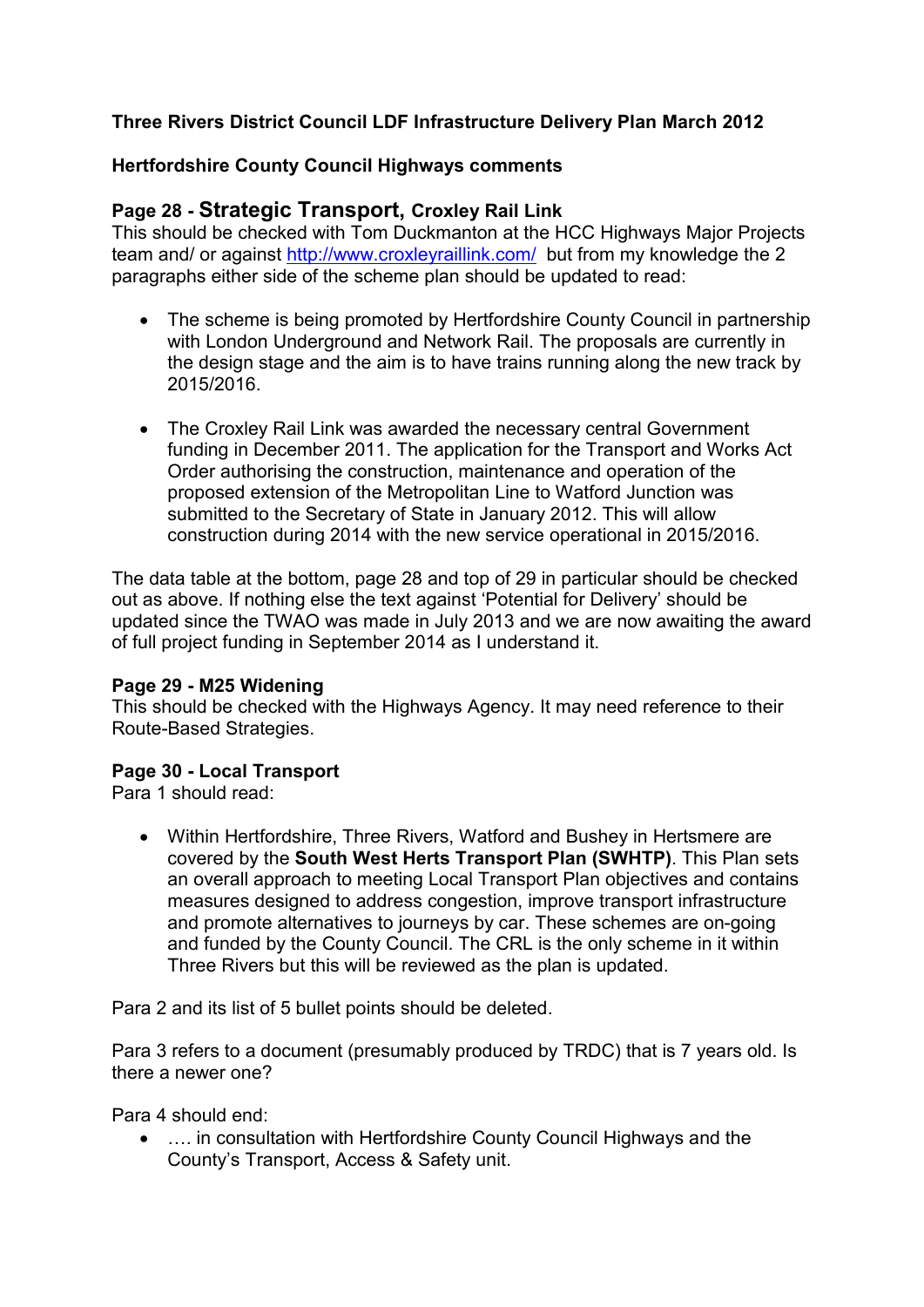#### **Page 31 - Traffic Management and Highway Improvements** This

I question the inclusion of schemes in Watford, especially the quite local ones.

The list of the District Council's 3 local schemes should be updated after checking with Peter Simons. As should the final list of 5 schemes described as 'priorities for local communities'. The outcomes should be carried through to the Planned Provision box at the top of page 32.

In the first line of the final table (and at every other similar instance) we are no longer (and have not been since October 2012) Herts Highways but should be referred to as HCC Highways.

In the second line of the final table the SWHTS has been superseded by the SHTP (as above). The current LTP covers the period 2011-2031. I would suggest that reference is also made to the SW Herts Cycle Strategy.

### **Page 32 - Bus Network**

In the first line of the first para the SWHTS has been superseded by the SHTP (as above). I believe the Mobihub concept is no longer current. The Better Busses Programme quoted is 3 years old. Updated details should be obtained from Peter Simons or the HCC Transport, Access & Safety (TAS) unit. Outcomes to be carried through to summary table on page 34.

### **Page 33 - Bus Network**

Trains are due to start running on the CRL in 2017 so it is no longer a case of '…should the Croxley Rail Link go ahead.'.

#### **Page 33 - Bus Network**

Evidence Base details and dates to be updated as described earlier.

# **Pages 33, 34 - Cycling Facilities**

This section should be updated with respect to the SW Herts Cycling Strategy (SWHTS). See Peter Simons or refer to Ian Thompson. Evidence Base details and dates to be updated as described earlier

# **INFRASTRUCTURE DELIVERY SCHEDULE**

# **Page 44 – Croxley Rail Link**

See comments above re page 28

#### **Page 44 – M25 Widening J16-23**

See comments above re page 29

# **Pages 44, 45 – Traffic Management and Highway Improvements**

We are no longer (and have not been since October 2012) Herts Highways but should be referred to as HCC Highways.

Some of these have been delivered and new schemes are now in the pipeline. If you wish the table to be updated in detail refer to Peter Simons and Ian Thompson.